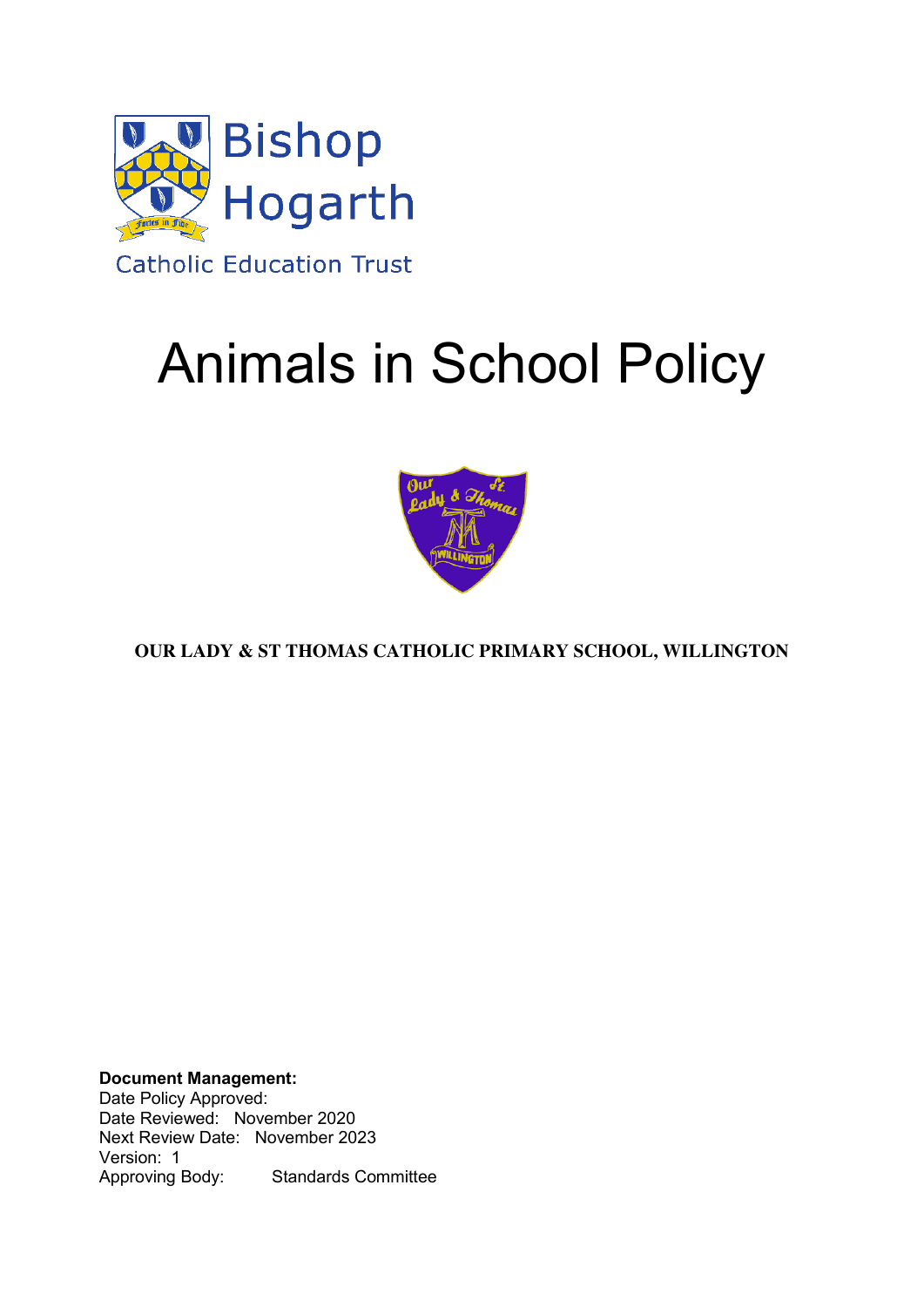### **Contents:**

[Statement of intent](#page-2-0) 

- 1. [Legal framework](#page-2-1)
- 2. [Duty of care](#page-2-2)
- 3. [Training for pupils and staff](#page-3-0)
- 4. [Food](#page-3-1)
- 5. [Housing and environment](#page-4-0)
- 6. [Cleaning and maintenance](#page-5-0)
- 7. [Animal](#page-6-0) handling
- 8. [Breeding](#page-7-0)
- 9. [Infestation and disease](#page-7-1)
- 10. Injuries sustained to pupils and staff
- 11. [Bringing pets and other animals into school](#page-8-1)
- 12. [Injured animals brought in by pupils](#page-8-2)
- 13. Unsuitable animals
- 14. Monitoring and review

#### Appendices

a) [Animal Incident Log](#page-9-0)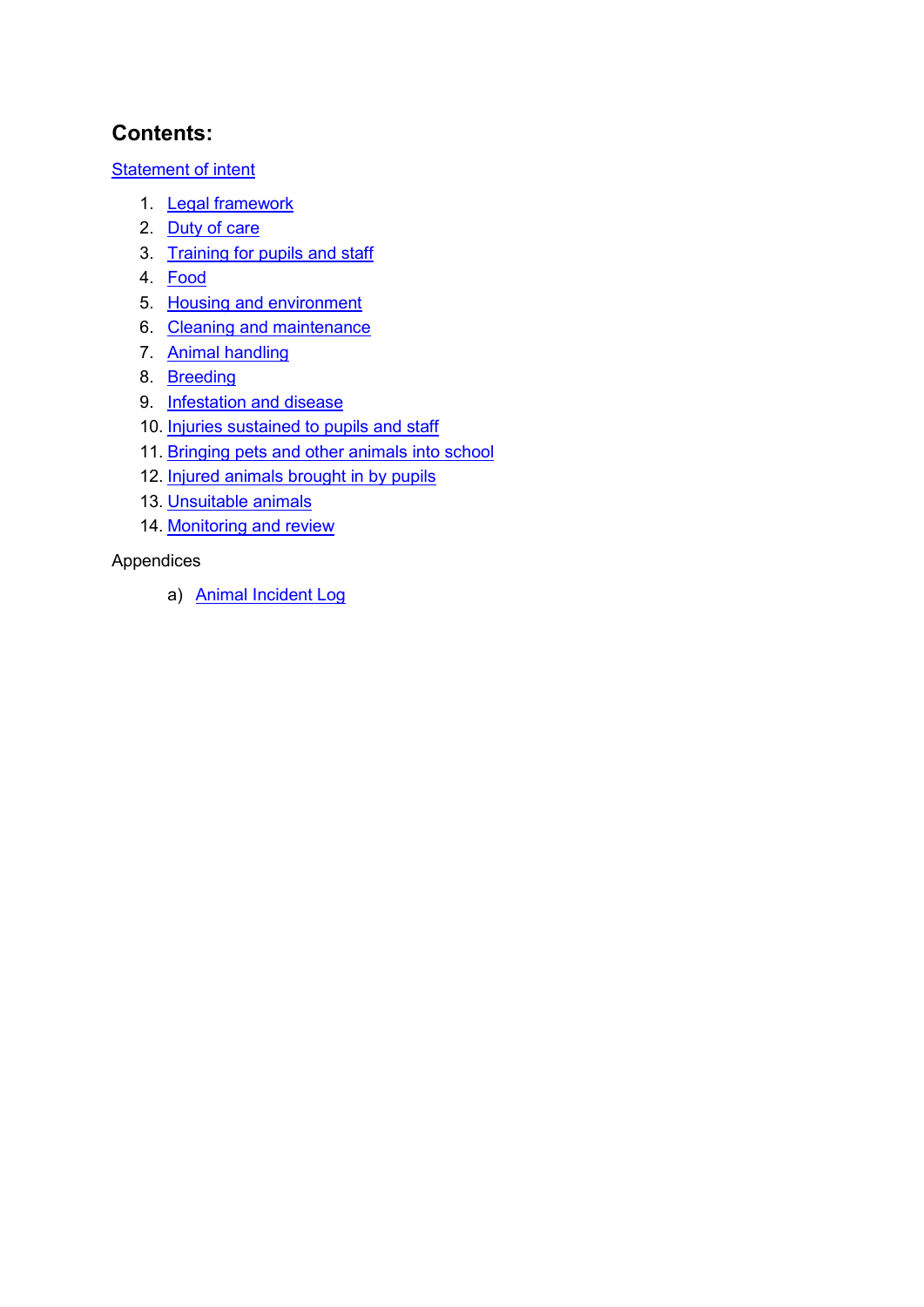### <span id="page-2-0"></span>**Statement of intent**

Our Lady & St Thomas Catholic Primary School believes that keeping animals is an effective way of maximising the educational opportunity and attainment of our pupils.

Whilst keeping animals at our school is particularly beneficial to our pupils, we understand that we have a legal duty of care towards any animals we are responsible for, and that this must be a priority at all times. This policy has been created in order to outline the key responsibilities and procedures for pupils and staff when looking after our animals.

#### <span id="page-2-1"></span>**1. Legal framework**

- 1.1. This policy has due regard to statutory legislation, including, but not limited to, the following:
	- The Pet Animals Act 1951
	- The Wildlife and Countryside Act 1981
	- The Dangerous Wild Animals Act 1976
	- The Health and Safety at Work etc. Act 1974
	- The Animals (Scientific Procedures) Act 1986
	- The Management of Health and Safety at Work Regulations 1999
	- The Animal Welfare Act 2006
- 1.2. This policy also has due regard to school policies, including, but not limited to, the following:
	- Health and Safety Policy
	- First Aid Policy

#### <span id="page-2-2"></span>**2. Duty of care**

 $\overline{a}$ 

- 2.1. The Animal Welfare Act 2006 places a duty on schools to make provision for the welfare of any animal that they are responsible for.
- 2.2. Under this Act, the welfare of an animal includes the following criteria:
	- $\bullet$  Its need for a suitable environment
	- Its need for a suitable diet (food and fresh water)
	- Its need to be able to exhibit normal behaviour patterns
	- Its need to be housed with, or away from, any other animals
	- $\bullet$  Its need to be protected from pain, suffering and disease<sup>1</sup>
- 2.3. The headteacher and the designated member of staff responsible for the animals, Mrs Catherine Bailey, will conduct a risk assessment prior to the arrival of the animals to ensure that all risks are manageable and are controlled.

 $1$  RSPCA (2012) 'Guidance for educational establishments', p.3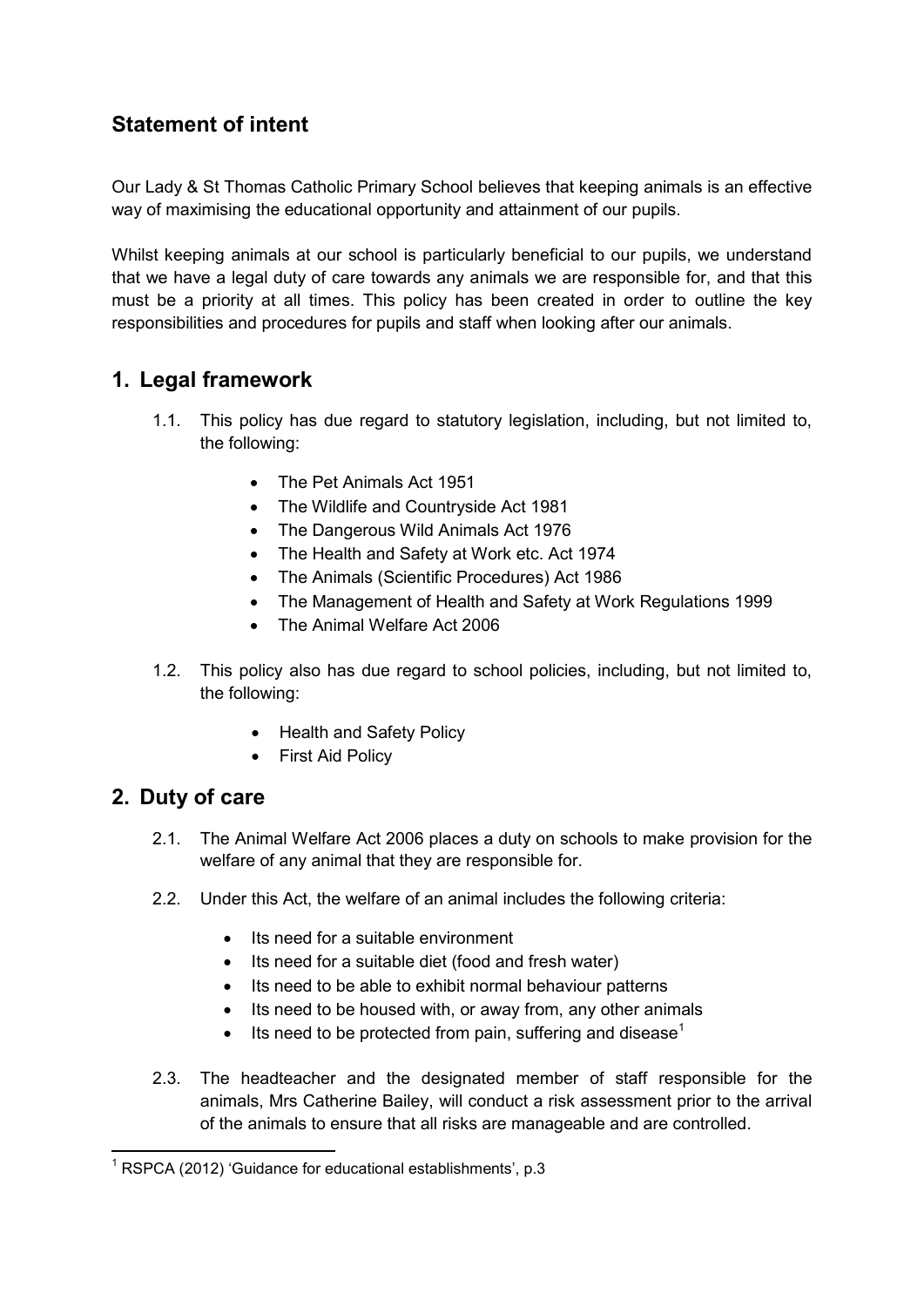- 2.4. Where animals are brought in for a short period  $-$  for example, for a day  $-$  an appropriate and detailed protocol will be implemented that ensures the wellbeing of the animal, and the health and safety of others, for the duration of its visit.
- 2.5. This will include the provision of assurances from the owner as to the means of transporting and housing the animal, and the responsibility to bring any equipment, food or water likely to be required during the day. Advice from parents will be sought whenever necessary.
- 2.6. A named person will be responsible for the welfare and husbandry of the animals at all times.
- 2.7. Schools that keep a wide variety of animals will ensure a proper care programme is available for each creature, establishing the maintenance of minimum welfare standards.

#### <span id="page-3-0"></span>**3. Training for pupils and staff**

3.1. All pupils and staff will undergo training on a termly basis to ensure that they are aware of their responsibilities when looking after the animals, including: feeding, hygiene, handling and how to spot signs of infestation and disease.

#### <span id="page-3-1"></span>**4. Food**

- 4.1. The school will establish a written care programme for each species of animal, which will be implemented by the designated, trained member of staff, and will be communicated to all other members of staff.
- 4.2. The headteacher will establish a rota for looking after the animals before, during and after the school day, as well as during holidays and weekends. This rota will be given to all members of staff and will be posted in the school office.
- 4.3. The type and quantity of food required varies not only with species, but also with age, stage of production (e.g. lactating females have different requirements from other adults) and breed. The dietary requirements of each type of animal must be ascertained by consulting a vet or a livestock nutrition consultant.
- 4.4. Food for the animals will be sourced from a reputable supplier, to ensure it is of appropriate nourishment suitable to their age and breed.
- 4.5. A dry, vermin-proof container will be used to store the different animals' food, keeping it dry and preventing waste.
- 4.6. Food will be provided accordingly, depending on the animal, by a member of staff and/or pupils supervised by a member of staff.
- 4.7. All animals must have continuous access to a supply of clean, fresh drinking water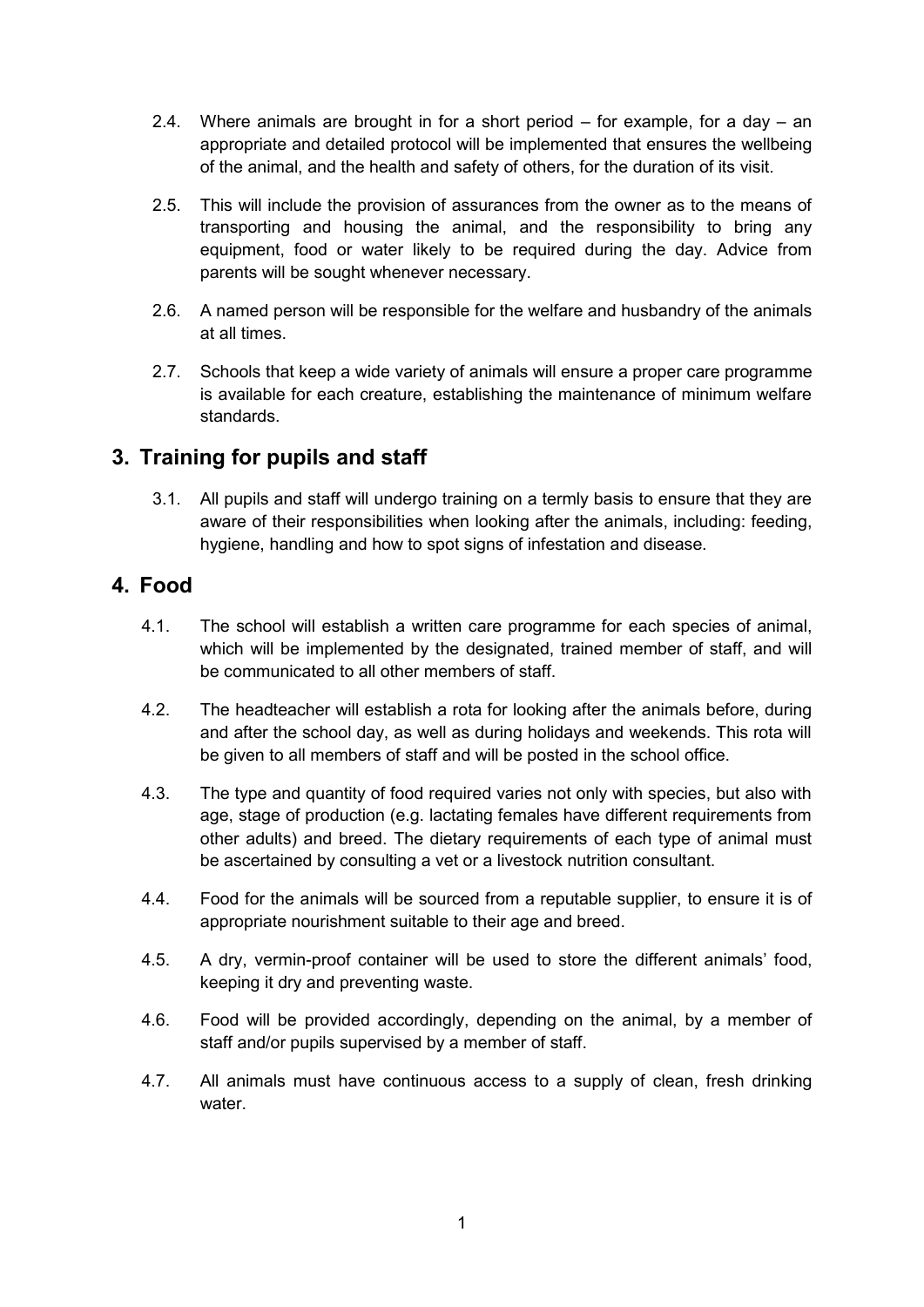- 4.8. Troughs and other containers must be suitable for the animals using them (e.g. the correct height and dimension to allow easy access) and must be easy to clean.
- 4.9. The school will ensure that there is an adequate supply of food available at all times to avoid any drought of food.

#### <span id="page-4-0"></span>**5. Housing and environment**

- 5.1. The school will only consider keeping farm animals if they have suitable housing/fields for keeping the animals away from the noisy educational environment.
- 5.2. All farm animals, including poultry, must have access to suitable shelter at all times.
- 5.3. All buildings/shelters will be adequately ventilated, whilst ensuring animals are protected from draughts.
- 5.4. Each animal house will be designed, sited and constructed to provide a suitable environment, including any special requirement for exercise or social contact for the species to be housed, and will incorporate facilities sufficient for the activities carried out within it.
- 5.5. Specific recommendations for space allowances for each species must be sought from relevant agricultural/welfare organisations.
- 5.6. All animals must have access to a comfortable, solid-based lying area, with plenty of suitable bedding material. It must be replaced/replenished regularly to ensure that it remains dry [\(see section 6\)](#page-5-0).
- 5.7. Any fencing used must be strong enough to contain the species in question, must be frequently inspected and properly maintained, and must not have the potential to cause injury to the animals.
- 5.8. Farm animals must be given company of their own kind and will never be isolated from the sight, sound or smell of other farm animals.
- 5.9. Poultry must have access to a suitable area for exercise, with enough space to ensure that they can move around freely and express their natural behaviour patterns.
- 5.10. Species that are incompatible, for example, predator and prey, or animals requiring different environmental conditions will not be housed in the same room or, in some cases, within a distance where scent or sound can be detected.
- 5.11. Aquariums pose particular safety hazards, such as electric shocks, which will need to be addressed. Regular maintenance checks will be carried out by a competent person to ensure that such hazards are effectively controlled.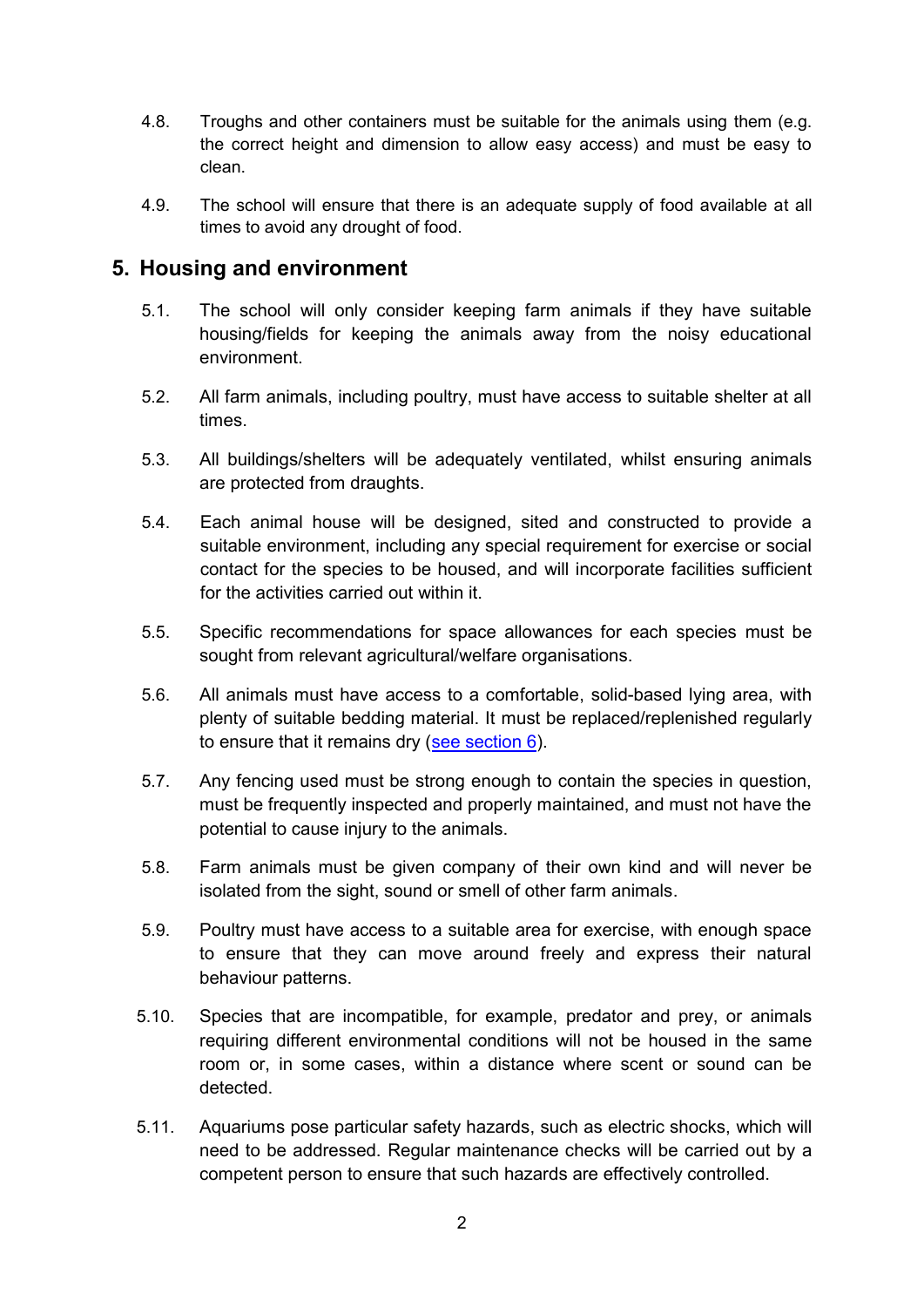- 5.12. Fish, and other aquatic animals, will be properly looked after in accordance with advice received from the supplier, including undertaking regular checks on water cleanliness and temperature.
- 5.13. Where school-based animals are taken home by pupils, a suitable homeschool agreement will be devised to encourage the observation of the same principles at home as those governing their husbandry in schools – both from the perspective of pupil safety and animal welfare.

#### <span id="page-5-0"></span>**6. Cleaning and maintenance**

- 6.1. This is clearly important, both for the health of the animals and for those people looking after them. Hands will be washed before and, of course, after cleaning cages, tanks, etc. Rubber or plastic gloves will be worn whenever possible.
- 6.2. The school will establish a written cleaning rota to ensure each animal is cleaned and cared for to a specified standard.
- 6.3. When carrying out cleaning duties, the designated member of staff will wear personal protective equipment, such as plastic gloves, at all times.
- 6.4. After removing soiled litter material, cages must be scrubbed with hot water and liquid detergent.
- 6.5. Solid litter will ideally be incinerated; more conveniently, it could be sealed in strong plastic bags and placed with other waste in dustbins.
- 6.6. The school will purchase appropriate cleaning materials such as a shovel, bucket, stiff brush and detergent cleaner.
- 6.7. The detergent cleaner, as well as any other chemicals purchased, will be checked in accordance with the school's COSHH Policy to ensure that they are not hazardous to the animals or to the members of staff using them.
- 6.8. All bedding will be removed and replaced, and all droppings will be scraped into the bucket provided. Both the bedding and droppings will be disposed of appropriately by the member of staff carrying out the cleaning duties.
- 6.9. Detergent cleaner will be used to clean each animal house.
- 6.10. Contaminated surfaces will be properly washed and disinfected.
- 6.11. The water and food feeders will be cleaned on a weekly basis to avoid any buildup of green algae which can be harmful to animals.
- 6.12. When cleaning each animal house, the member of staff will ensure that it is weather- and predator-proof, and will check for any repairs that are needed.
- 6.13. Any works required will be reported to the Caretaker, who will make appropriate repairs or will report to the headteacher if new equipment is needed.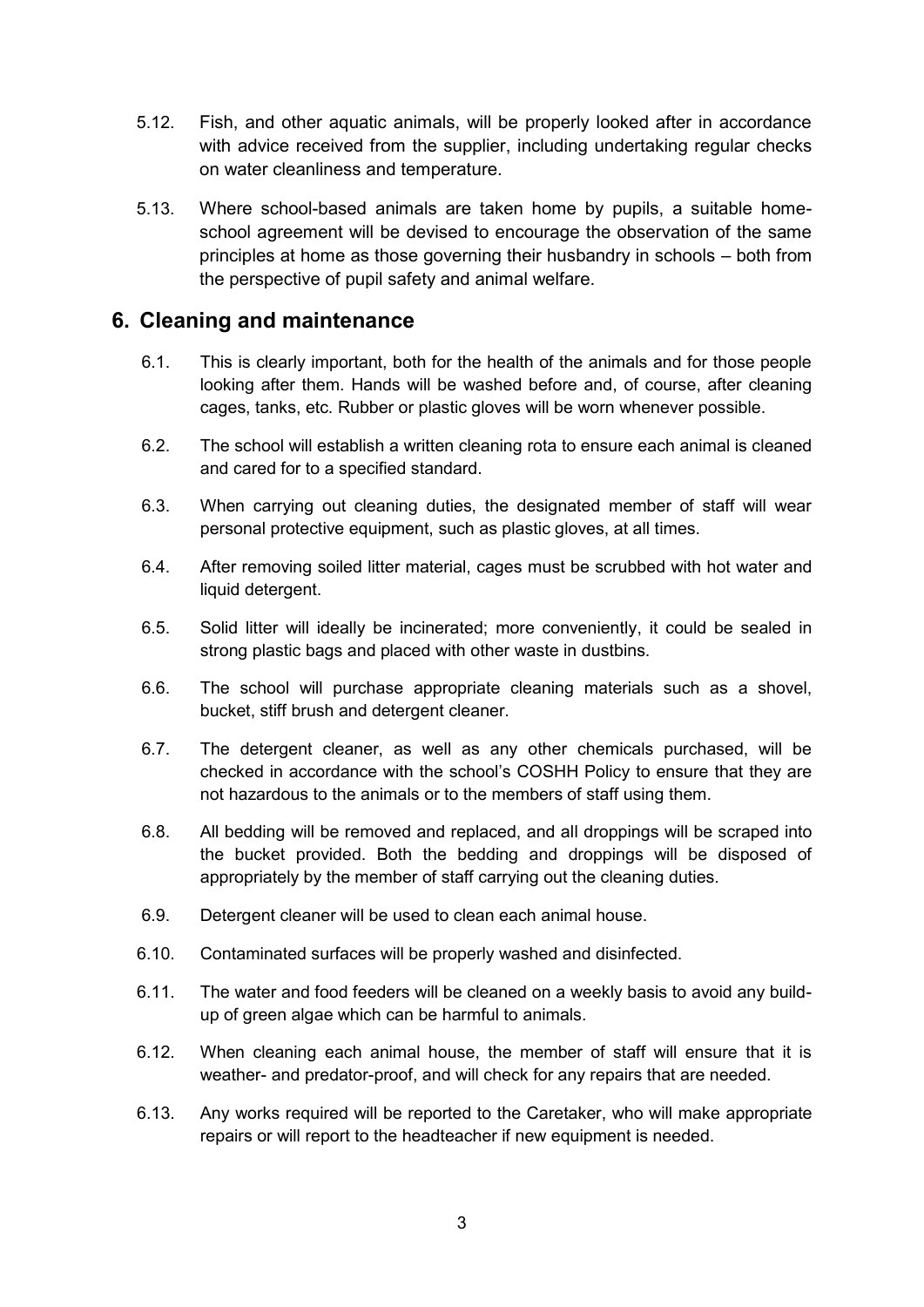6.14. Cleaning routines and arrangements for the disposal of animal waste will be carried out with due regard for good hygiene standards. Pregnant staff and anyone with suppressed immunity will exercise particular caution and avoid all contact with animal waste products.

#### <span id="page-6-0"></span>**7. Animal handling**

- 7.1. Pupils will naturally wish to handle animals, but the following considerations must be checked in advance of any such activities:
	- The animal is used to being handled.
	- The animal is not likely to be stressed by excitable children.
	- Where there is a correct way to hold any animal, this is taught to children from the outset.
- 7.2. If animals will be handled, the most important issue is the maintenance of good hygiene. When handling animals:
	- Do not consume food or drink.
	- Cover any open cuts or abrasions on the exposed skin of hands and arms with waterproof adhesive dressings.
	- Wash your hands with soap and water before and directly after handling animals.
	- Keep animals away from your face.
- 7.3. Children must be taught by staff the correct way to hold each animal.
- 7.4. Careful handling of small mammals and other animals is most important; the animals will be sufficiently restrained, so that they cannot damage themselves or the handler.
- 7.5. Mammals will be handled daily if possible (unless breeding or nursing, when they will be disturbed as little as possible). In this way they will normally become quite tame and accustomed to being handled.
- 7.6. Gloves will not be worn unless it is known that an animal for one reason or another is likely to bite or scratch. In this situation: a pair of rubber gloves which does not particularly reduce dexterity, is a sensible precaution.
- 7.7. Handling small animals will always be carried out over a table or trough filled with a soft material such as sand/sawdust.
- 7.8. The handling of certain animals will be avoided altogether. Those which are nervous, nocturnal or prone to biting or scratching, will only be observed and not touched.
- 7.9. Other creatures, such as invertebrates, can be too fragile to be handled any more than absolutely necessary. Sometimes any handling of a pet should be limited to a designated member of staff, who will have the necessary expertise to do it properly.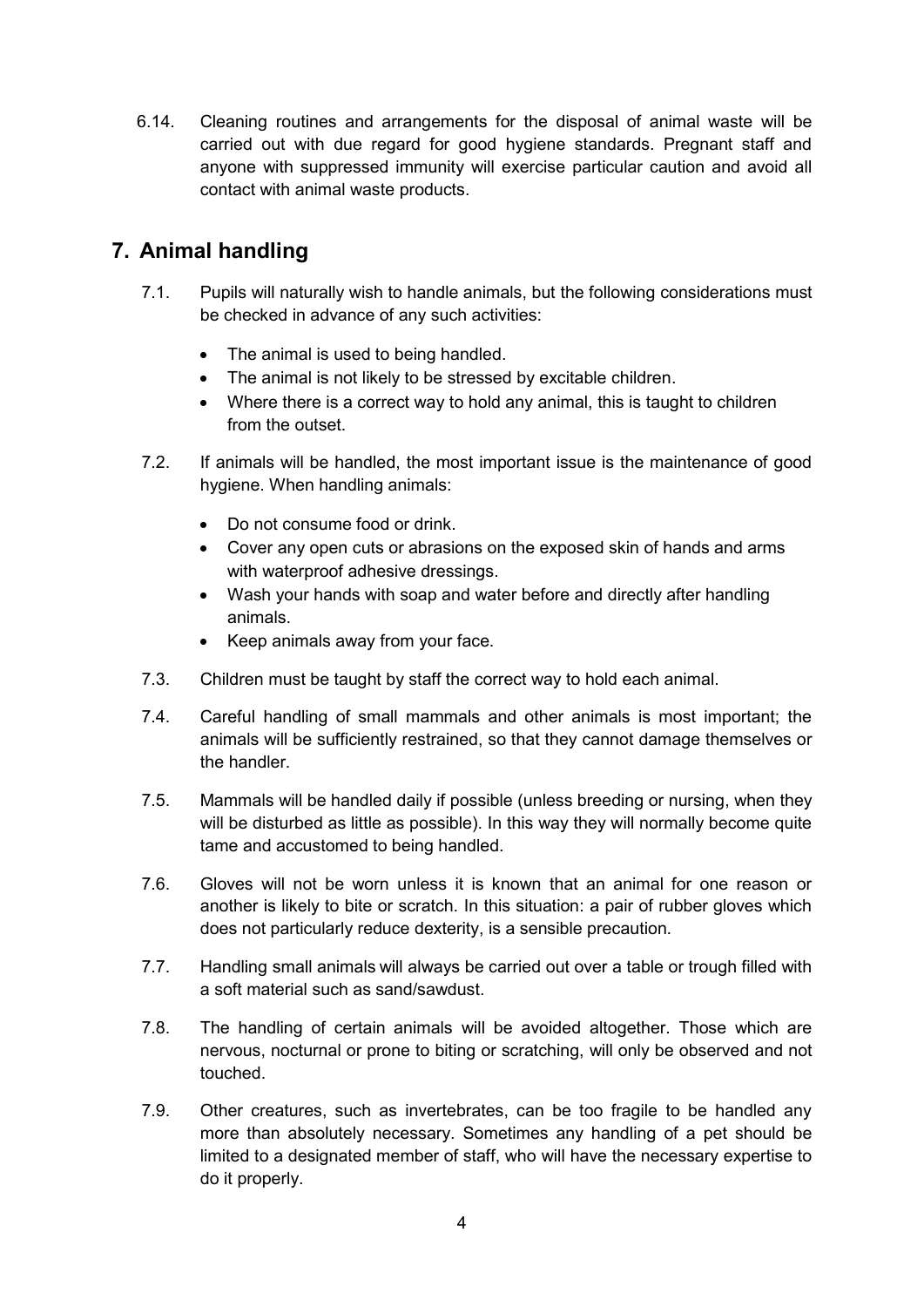7.10. Animals will be given adequate rest periods away from disturbances.

#### <span id="page-7-0"></span>**8. Breeding**

8.1. Animals will not be bred at the school, in keeping with RSPCA opposition to such practice. This includes the use of egg incubators, butterfly and snail breeding kits, worms, ants and frogspawn.

#### <span id="page-7-1"></span>**9. Infestation and disease**

- 9.1. All members of staff are responsible for identifying ill health of the animals and reporting any concerns to the designated staff member, who will then contact the attending vet and inform the headteacher.
- 9.2. A veterinary health plan will be developed in conjunction with the attending vet in order to arrange the following:
	- Monthly visits and check-ups
	- Any additional check-ups as required
	- Treatment for prevention of external and internal parasites, including vaccinations
	- Response to, and provision for, seriously ill or deceased animals
	- Any other procedures necessary for the maintenance of the animals' health
- 9.3. The likelihood of diseases being passed on to humans from pet animals is low. In all cases, good hygiene practices will be observed to reduce the risks even further.
- 9.4. The designated member of staff, in conjunction with the attending vet, is responsible for the general health of animals, including keeping up with vaccinations and ensuring the appropriate animals have been treated for worms and fleas.
- 9.5. Children with known allergies to specific animals must, of course, have restricted access to those that may trigger a response. In most cases, an allergic reaction will subside once the animal and the affected person are kept apart; in extreme cases, medical advice will be sought.
- 9.6. Salmonella bacteria may be carried by reptiles; good hygiene is again required, especially if aquatic reptiles, such as terrapins, are kept. Good general hygiene and hand washing are essential for risk reduction.
- 9.7. Children under five will not have contact with such reptiles or the environment in which the reptiles live or exercise.
- 9.8. In any case of infestation or disease, appropriate treatment will be sought immediately and the animal(s) will be moved into a separate enclosure away from the others until they are back to full health.
- 9.9. If the animals are found to have any disease which is contagious to humans, the headteacher will inform parents/carers immediately and the animal(s) will be removed from the premises for appropriate treatment.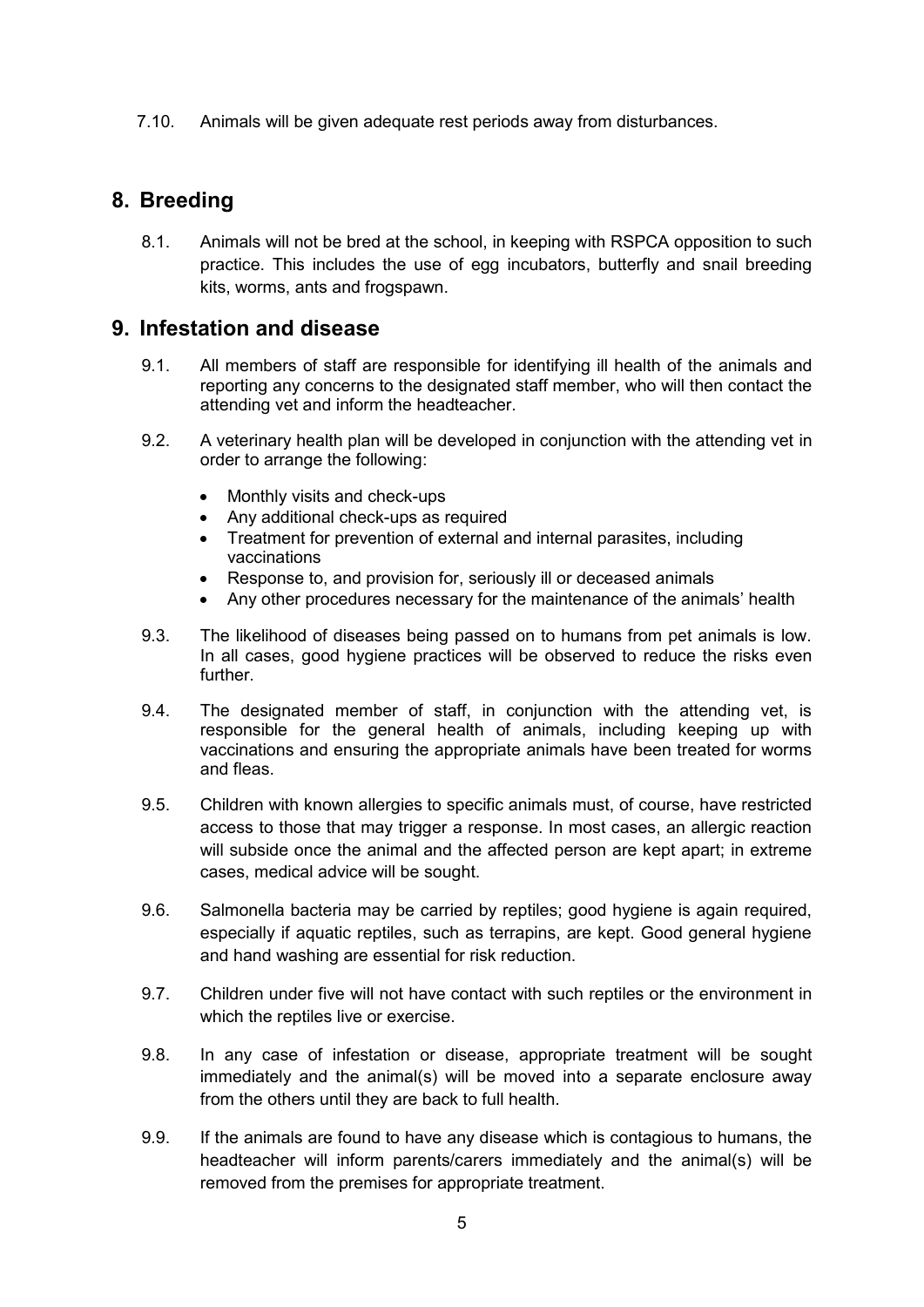#### <span id="page-8-0"></span>**10. Injuries sustained to pupils and staff**

- 10.1. Any injuries sustained to pupils or staff during the looking after of the animals will be reported to the headteacher immediately, and will be dealt with in accordance with the school's First Aid Policy.
- 10.2. All incidents will be reported using the Animal Incident Log

#### <span id="page-8-1"></span>**11. Bringing pets and other animals into school**

- 11.1. In addition to the general guidance given above, it is important that suitable arrangements are made in advance for the well-being of animals for the short time they are to be on the premises.
- 11.2. When a variety of animals will be together, consider the possibility of unwanted interactions. Animals must be housed properly and separately whilst on the premises and any containers used to transport them must be appropriate and retain the animal securely.

#### <span id="page-8-2"></span>**12. Injured animals brought in by pupils**

- 12.1. It is not uncommon for pupils to take pity on an injured bird or mammal, and to bring it into school in the belief that it will be possible to successfully treat it and restore it to perfect health. Pupils will be instructed that attempts to retrieve 'abandoned' animals in this way may damage the animals concerned and spread infection, and that they should instead report the injury so that others can act appropriately.
- 12.2. Where a pupil brings an injured animal into school, the following procedure will be implemented:
	- Appropriate precautions, such as quarantining the animal, will be taken to minimise the risk of transmission of disease or parasites.
	- Scrupulous standards of hygiene will be maintained.
	- In all cases of doubt, expert advice will be sought from either a vet, the RSPCA or the People's Dispensary for Sick Animals (PDSA).

#### <span id="page-8-3"></span>**13. Unsuitable animals**

- 13.1. Animals that present unacceptable risks must not be brought into the school.
- 13.2. Wild birds and mammals taken, even if legally, from the 'wild' will not be brought into the school directly as they may be harbouring diseases or parasites transmissible to humans.

#### <span id="page-8-4"></span>**14. Monitoring and review**

|  |  |  |  | 14.1. This policy will be reviewed every three years. |  |  |  |
|--|--|--|--|-------------------------------------------------------|--|--|--|
|--|--|--|--|-------------------------------------------------------|--|--|--|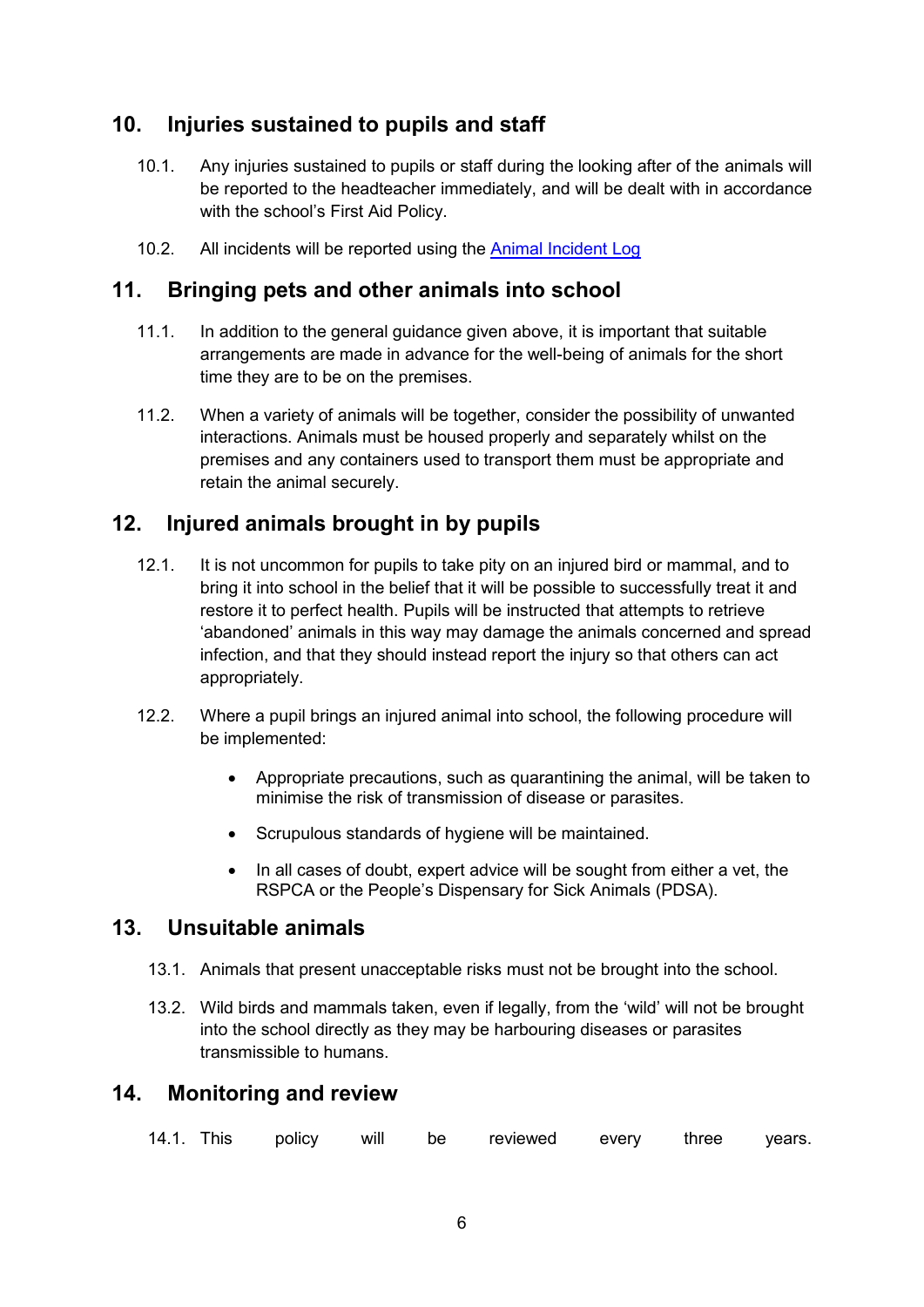## **Animal Incident Log Appendix 1**

<span id="page-9-0"></span>

| <b>Date and</b><br>time of<br>incident: | Reported<br>by: | Recorded<br>by: | <b>Description of incident:</b> | <b>Was property</b><br>damaged?<br>(Y/N) | <b>Were pupils</b><br>or staff<br>placed in<br>danger or<br>harmed?<br>(Y/N) | <b>Recommended actions:</b> |
|-----------------------------------------|-----------------|-----------------|---------------------------------|------------------------------------------|------------------------------------------------------------------------------|-----------------------------|
|                                         |                 |                 |                                 |                                          |                                                                              |                             |
|                                         |                 |                 |                                 |                                          |                                                                              |                             |
|                                         |                 |                 |                                 |                                          |                                                                              |                             |
|                                         |                 |                 |                                 |                                          |                                                                              |                             |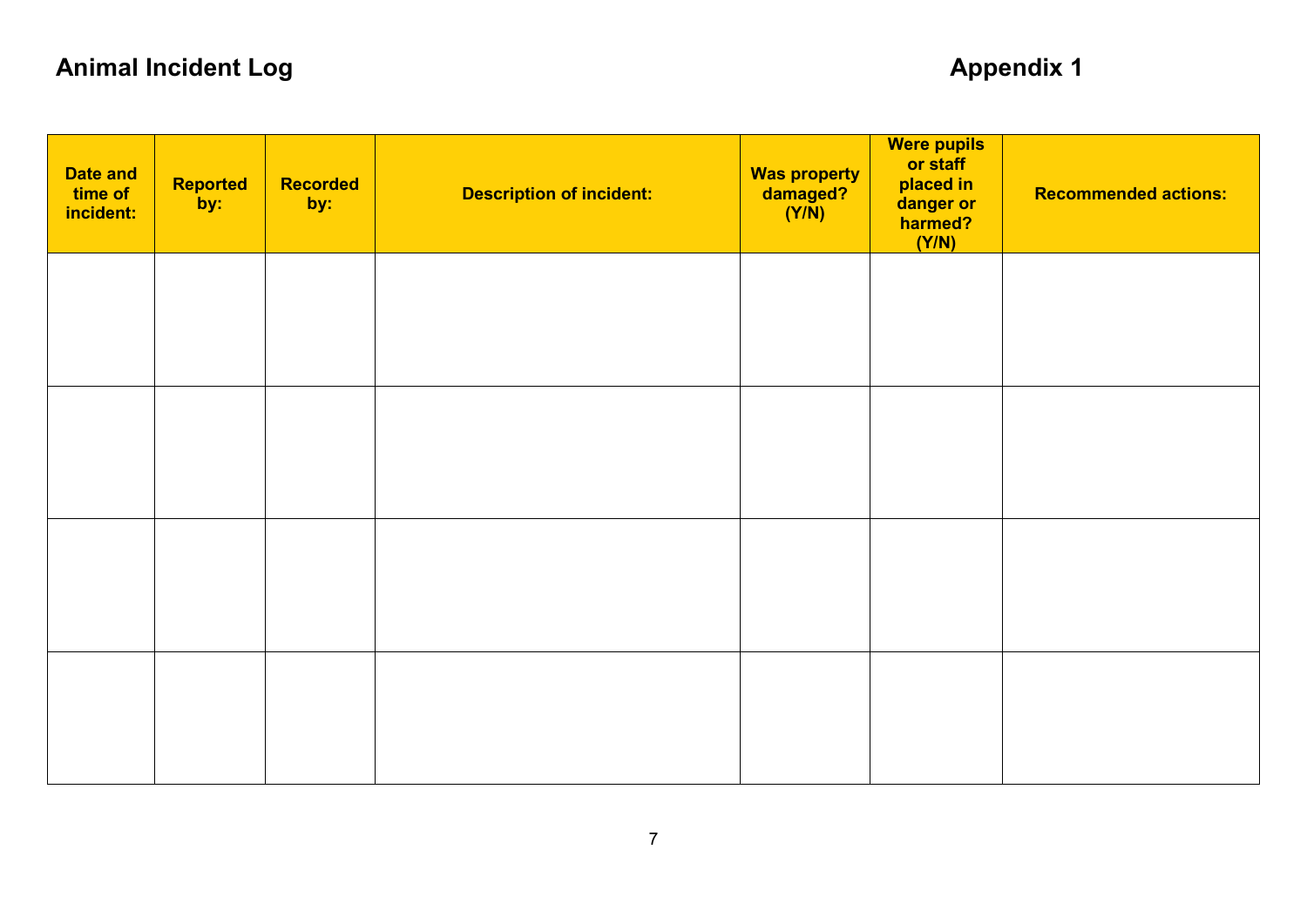| Date and<br>time of<br>incident: | <b>Reported</b><br>by: | <b>Recorded</b><br>by: | <b>Description of incident:</b> | <b>Was property</b><br>damaged?<br>(Y/N) | <b>Were pupils</b><br>or staff<br>placed in<br>danger or<br>harmed?<br>(Y/N) | <b>Recommended actions:</b> |
|----------------------------------|------------------------|------------------------|---------------------------------|------------------------------------------|------------------------------------------------------------------------------|-----------------------------|
|                                  |                        |                        |                                 |                                          |                                                                              |                             |
|                                  |                        |                        |                                 |                                          |                                                                              |                             |
|                                  |                        |                        |                                 |                                          |                                                                              |                             |
|                                  |                        |                        |                                 |                                          |                                                                              |                             |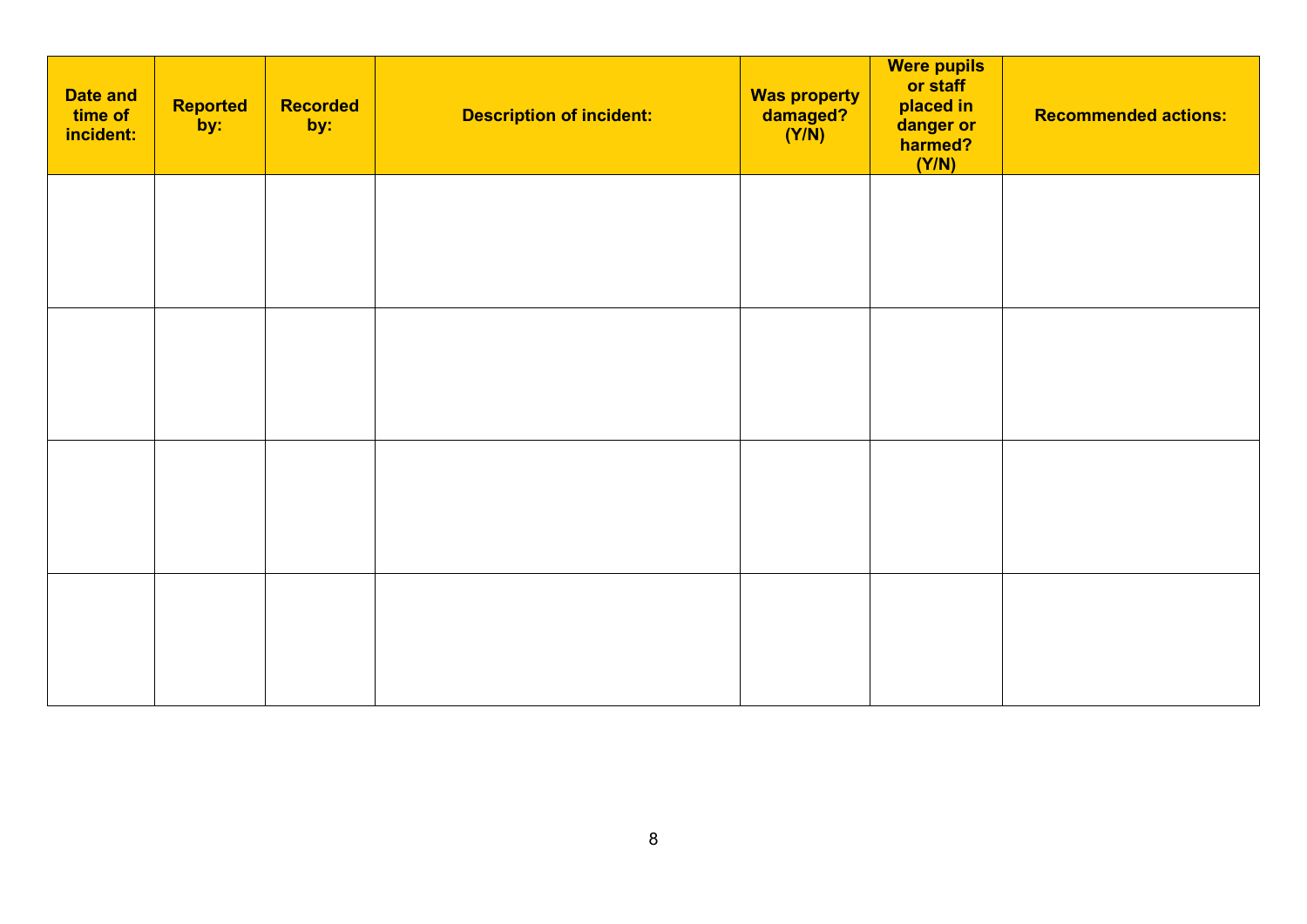| <b>Date and</b><br>time of<br>incident: | Reported<br>by: | Recorded<br>by: | <b>Description of incident:</b> | Was property<br>damaged?<br>(Y/N) | Were pupils<br>or staff<br>placed in<br>danger or<br>harmed?<br>(Y/N) | <b>Recommended actions:</b> |
|-----------------------------------------|-----------------|-----------------|---------------------------------|-----------------------------------|-----------------------------------------------------------------------|-----------------------------|
|                                         |                 |                 |                                 |                                   |                                                                       |                             |
|                                         |                 |                 |                                 |                                   |                                                                       |                             |
|                                         |                 |                 |                                 |                                   |                                                                       |                             |
|                                         |                 |                 |                                 |                                   |                                                                       |                             |
|                                         |                 |                 |                                 |                                   |                                                                       |                             |